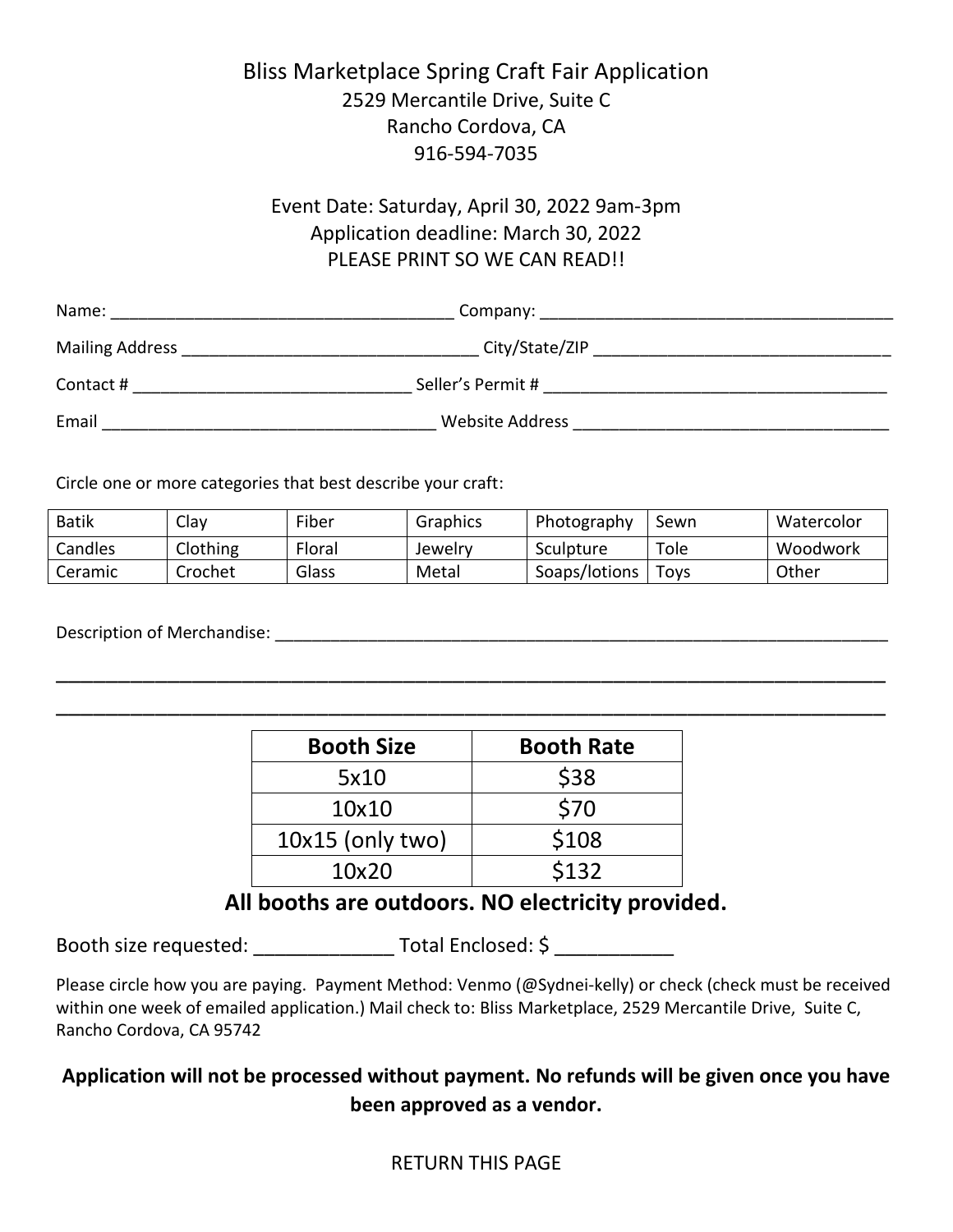#### **CRAFTS MUST BE HANDMADE BY YOU. PLEASE, DO NOT APPLY TO SELL RESALE RETAIL MERCHANDISE.**

- All crafters must submit photos or scanned images representing their craft to be juried. If inventory contains more than one of the categories indicated, include those additional categories in the images. Photos should clearly represent the total inventory to be displayed on the day of the fair.
- If a booth is to be shared, each crafter must submit an application, but only one payment is necessary or payment can be split. We do not provide assistance in finding co-vendors.
- SELLERS PERMIT All vendors must post a clearly visible copy of their own valid Sellers Permit throughout the day. Permit numbers must be provided on the front of this application and will be verified on the Board of Equalization website during the jurying process.
- Booth fees are non-refundable.
- Arrival for set-up must occur within the time slot designated on your confirmation email. Venue layout makes this necessary for everyone's safety.
- Booth boundaries must be adhered to comply with fire/safety/access codes and maintain fairness among all vendors.
- Booth set-up must be complete by 8:30a.m. and not taken down prior to 3:00 p.m. Those who begin to break down and/or leave prior to 3pm may be placed on a one-year suspension.
- Power Vendors needing power are required to provide their own power source (ie. generators).
- Must have hand sanitizer available in your booth.

In reserving a space at the April 30, 2022, Bliss Marketplace Spring Craft Fair, I understand and agree to hold harmless Bliss Marketplace, their agents and members, including their representatives and insurance carrier from any and all liability, damages, losses, claims and expenses, howsoever caused, resulting directly or indirectly from and connected with the operations as respects this agreement on the Bliss Marketplace premises. I agree to be responsible for any and all product liability claims for items purchased from my booth. I understand that the show will proceed regardless of weather, and that no refunds will be issued due to rain. I agree to abide by the rules set forth as listed above, as failure to comply may result in suspension from future participation.

Applicant signature:  $\Box$ 

**APPLICATION CHECKLIST**: The following must be submitted to be eligible for the April 30, 2022 Bliss Marketplace Spring Craft Fair. Applications missing any of the items below will not be eligible for the jury process.

- Photographs of inventory
- Check made payable to Bliss Marketplace for full amount **OR** Venmo to @Sydnei-kelly
- Application completely filled out, including above agreement signed and dated by participant. If you are sharing your booth, BOTH vendors must fill out an application and have their own Seller's permit number.

Incomplete applications, missing paperwork or expired Sellers Permit numbers will delay the jurying process and may hinder your chances of participating in our event.